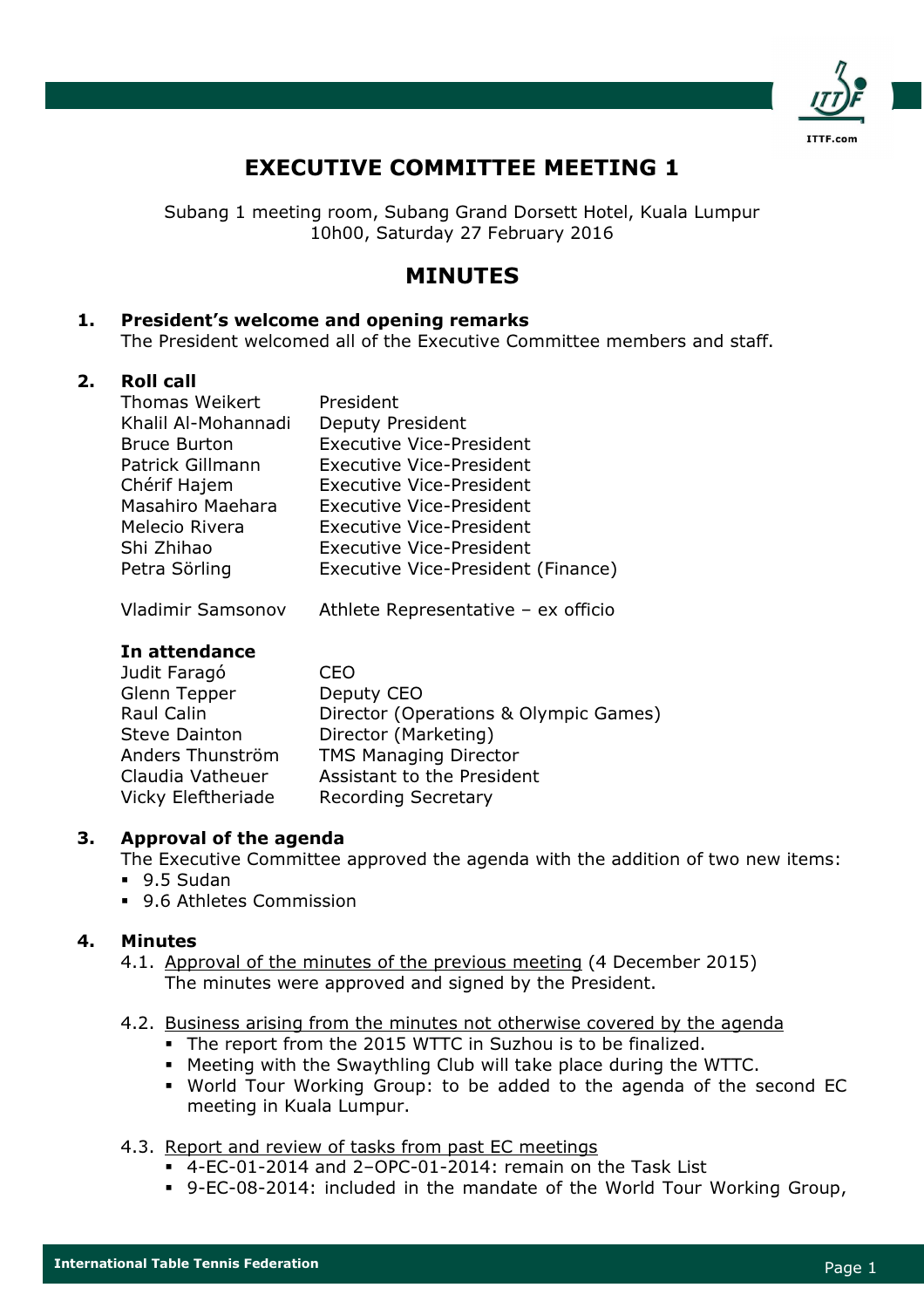

which will be an item on the agenda of the next EC meeting

- 6-EC-02-2015: to be sent out after the WTTC
- Status of the Kuwait TTA situation: there was no further update or progress. ITTF informed the IOC and the Kuwait TTA on the EC decision (3- EC-12-2015) and the issue is on the agenda of the 2016 AGM. The 2016 Kuwait Open is scheduled as planned.

#### 5. Operations Program

5.1. Code of Ethics and Code of Prevention of Manipulation

- The draft is ready and at the 2016 AGM there is a proposition to refer to them in the Constitution.
- Director of Operations & Olympic Games was entrusted to prepare the draft text for the ITTF Handbook, based on the IOC Codes, with ITTF specific modifications.
- The final text will be checked with the IOC Ethics and Compliance office.

#### 1-EC-02-2016

The Executive Committee resolved to ask the Board of Directors to give the authority to the Executive Committee to approve the Code of Ethics and Compliance and the Code of Prevention of Manipulation of Competitions taking effect on 1 September 2016.

#### 5.2. Audits

- The audit for the Singapore office was done at the end of January.
- The audit for the Lausanne office will take place in second half of March.
- After consolidating the reports, the 2015 Audited Financial Statements will be prepared and distributed later in 2016, and it will be submitted to the 2017 AGM for approval.
- A small surplus is expected for 2015 and shortage is projected in 2016 due to the loss of one major sponsor.

#### 5.3. Umpires and Referees Committee

- ETTU proposed that the selection process of umpires for the Olympic and Paralympic Games will be reviewed for the next Games.
- The URC was entrusted to determine the implementation date for the new hand-signals, which were tested. URC targeted 1 July 2016 as starting date with careful consideration if these will be used at the Olympic and at the Paralympic Games or not.

#### 6. AGM & BoD

#### 6.1. AGM & BoD preparations

The Director of Operations & Olympic Games and the Project Manager met with the Organizing Committee and Hotel Staff and everything seems to be prepared well for the AGM.

Translations of the AGM documents were published a few weeks before.

It was decided to make a new design with a new trophy partner company for ITTF awards, they will be presented for the first time in Kuala Lumpur.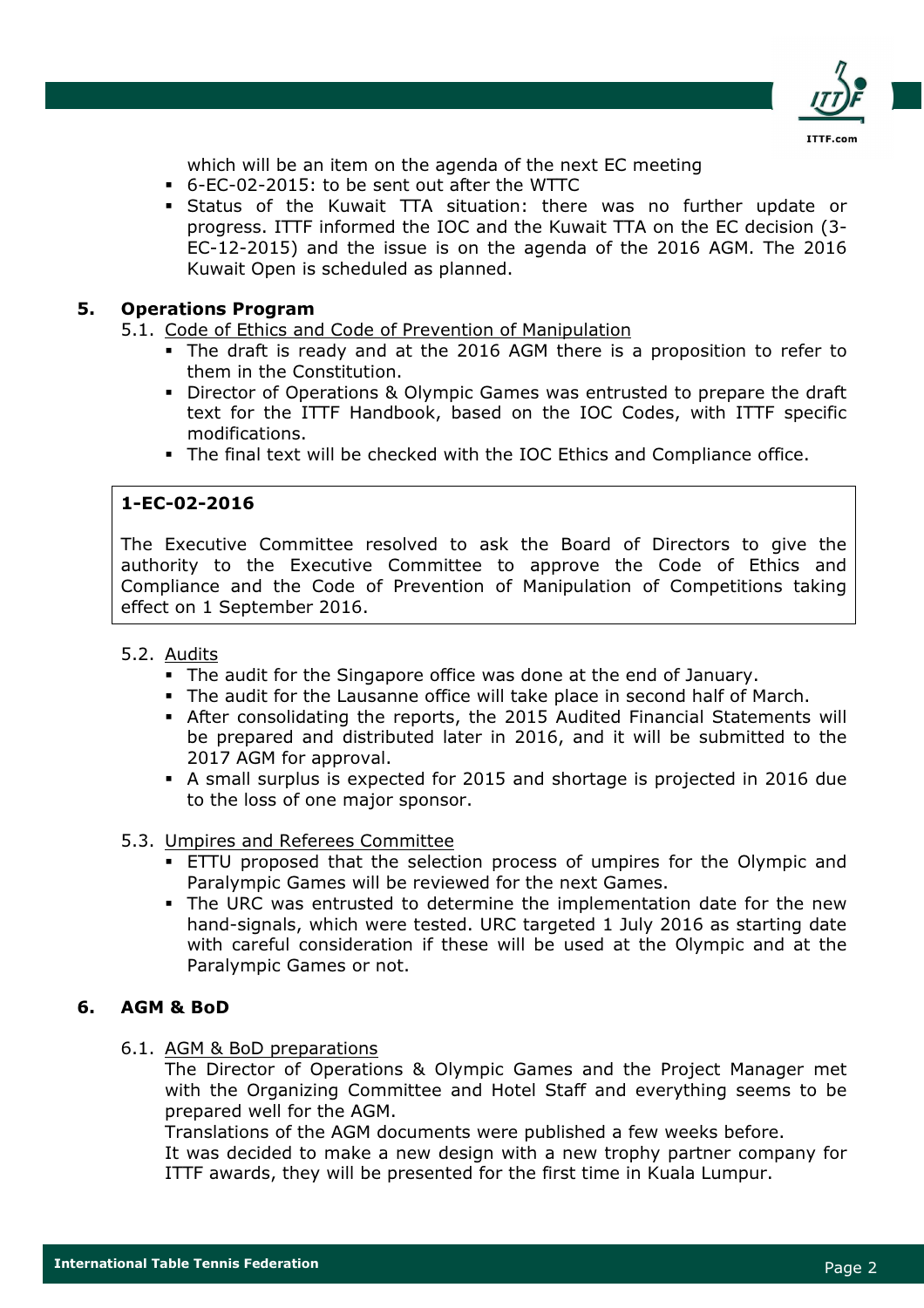

#### 6.2. Update on propositions

BoD Proposition 30 will be slightly amended according to the WADA recommendation, which was received after publishing the propositions. WADA's feedback on the ITTF risk assessment report was overall positive and the only comment was on the suggested change in the text.

#### 6.3. Membership application

- There are 4 countries remaining worldwide not yet being ITTF members: Eritrea, Cape Verde, Guinea Bissau and Bahamas. ITTF is in contact with all four and it was anticipated that Eritrea and Cape Verde would be ready for 2016 AGM, but finally their applications were delayed, as they were not yet ready. There will be an Olympic Solidarity Course in Eritrea in near future, helping to complete the process.
- East Timor: did not apply yet and communicated with ATTU. An update will be provided after discussions are concluded with their NOC.
- Gibraltar: ETTU asked ITTF to withdraw the membership of Gibraltar due to non-payment of the annual fees. After several discussions the issue was fully resolved and Gibraltar TTA will pay majority of the pending fees to keep their good standing in agreement with ITTF and ETTU.

#### 6.4. Appointments to the Nominations Committee

- The President proposed to keep the current composition, except for one change to replace Mrs Lubi who was not nominated by her association.
- Phil Males was a new nomination to the Committee, but at the same time he is the Deputy Chair of the Rules Committee, which is not possible according to the ITTF Constitution. Phil Males will be asked whether he wishes to resign from the Rules Committee.
- There was no change in the Chair and the Deputy Chair appointments.
- With the current nominations the gender representation is lower.
- Mr Rönmark was re-appointed as Special Advisor to the committee.
- The ITTF President will appoint Mr Rönmark to the President's Advisory Council.

# 2-EC-02-2016

The Executive Committee resolved to appoint the Nominations Committee members for the period of 2016-2018 as follows:

CHAN Foong Keong (Malaysia) - Chair Abdullah AL-MULLA (Qatar) - Deputy Chair Sandra **DEATON** (England) Andreas GEORGIOU (Cyprus) David JACKSON (Canada) Phil MALES (Australia) - provided he resigns from the Rules Committee Wahid Enitan **OSHODI** (Nigeria) Ivam PASSOS (Brazil) Special Advisor: Walter RÖNMARK (Sweden) ITTF Executive Vice President: Cherif HAJEM Senior staff member (non-voting): Raul CALIN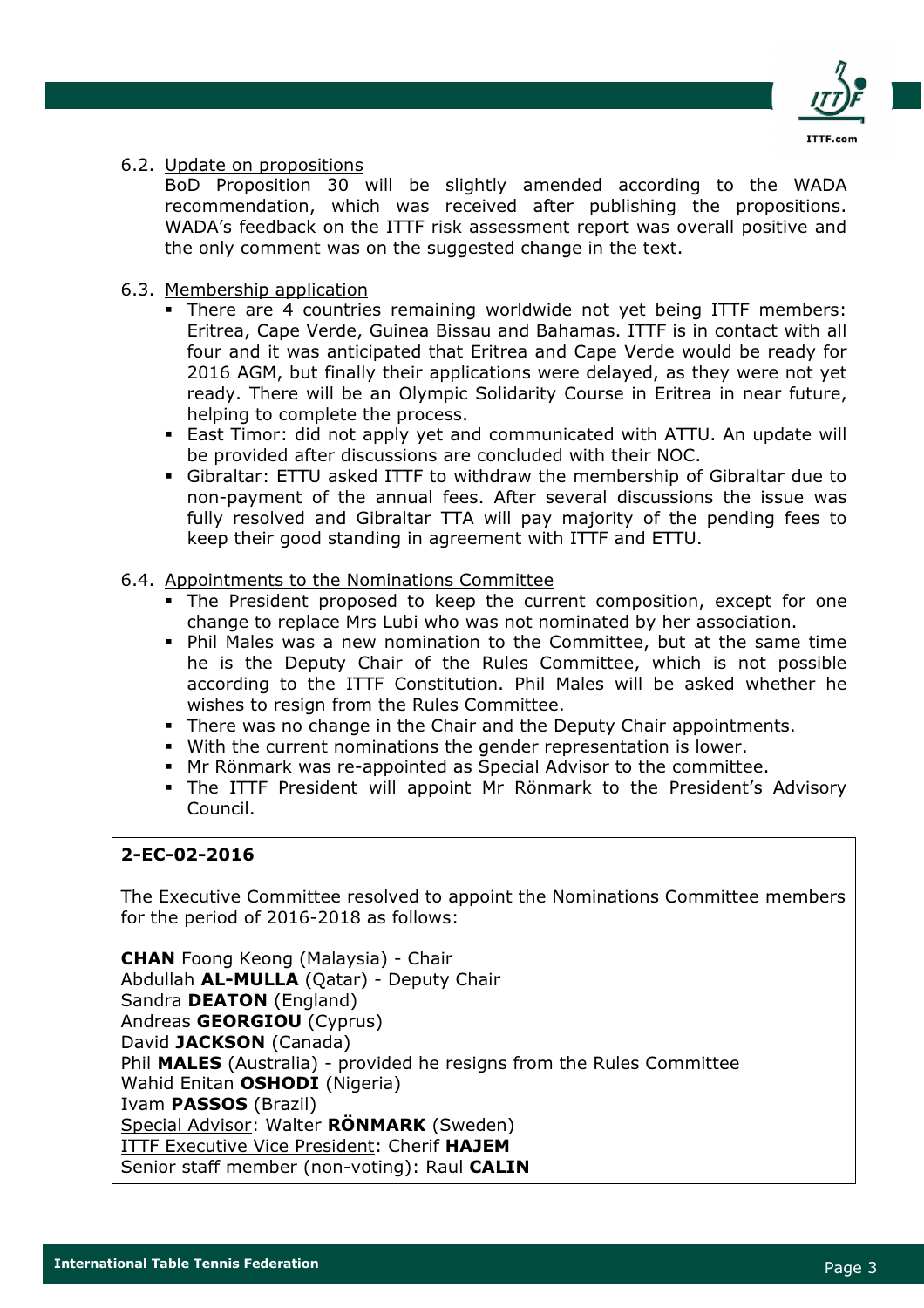

# 7. Competition Program

7.1. 2016 World Championships

- 7.1.1 General update and information:
	- 88 Men's Teams / 79 Women's Teams
	- **360 Men players / 309 Women players**
	- 129 National Associations (includes also NAs attending only with Delegates)
	- ITTF CEO gave some practical information to the EC for the WTTC i.e. transport, meals, VIP, meetings, Opening Ceremony etc.
	- There will be several challenges due to the repeated late changes in venues.
	- Miscommunication and lack of preparation was experienced within the Organizing Committee (National Association and Event Management Company).
	- Last stage problems and big delays with the installation of the venue, mainly due to unacceptable quality of the subfloor.
	- During inspections it was promised that the main venue would be completely renovated. Roof, air conditioning and spectator seats were somehow repaired but the Back of House and VIP areas are not in good condition and not to the standards they should be.
	- Lack of written information. First bulletin was prepared with one month delay. The second bulletin with all useful information was not done, only transport and practice schedule were available.
	- Climate does not help; some equipment was damaged in heavy rains in the marquees.
	- The playing conditions in the main hall, will most probably be good.
	- **Hotels/hospitality seem to work well.**
	- TV Production and Broadcasters seem to be ready for the start. A dedicated channel will be opened to broadcast the event in Malaysia.
	- Overall the event won't be as good as in past years, but the Organizing Committee is doing their best with limited resources.
	- The Athletes Commission Chair reported that the main hall was windy due to air-condition and probably some open doors. The Competition Management team tries to control this issue. Similar comments for the second hall.

#### 7.1.2 Issues to be resolved

- Many of these problems related to the fact that the WTTC is too big. There is no competition for bids, so no pressure on the organizers. The question of reducing the WTTC is a tough one, but a solution has to be found.
- Everything outside the Championship Division has massive expense but no income.
- Only 4% Media are here for competition outside the Championship Division. No interest if teams in lower Divisions cannot become World Champion.
- A presentation to the BoD with some figures and implications of the real situation will create awareness.
- Reducing number of teams would be easier if the WTTC is linked to the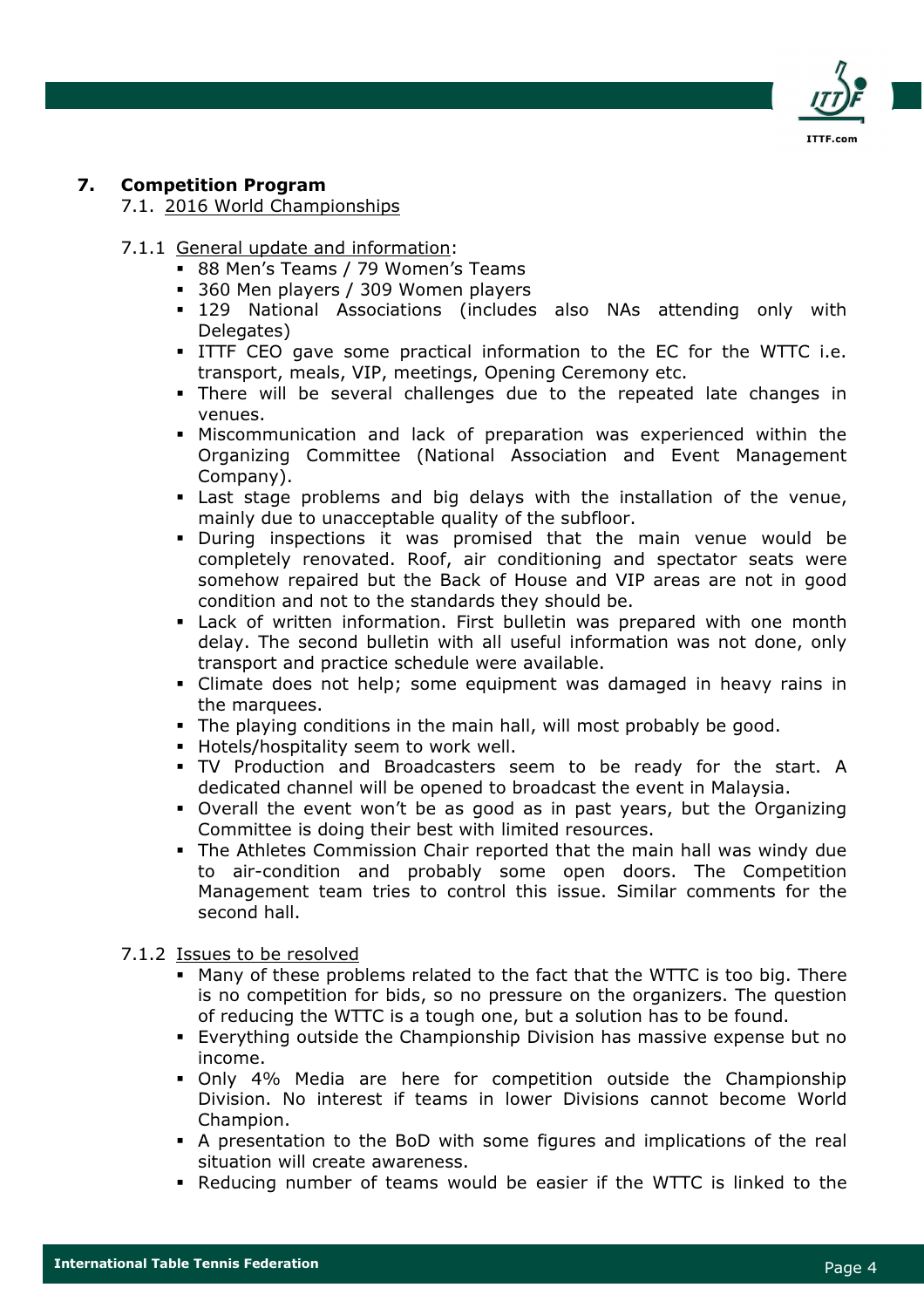

Continental Championships. Competition system needs a significant restructure instead of small changes.

- There is general need to find a good qualification system to make the WTTC a good event and increase the number of potential organizers.
- It was noted that the Competition halls have to be of standard of WTTC.

# 3-EC-02-2016

The Executive Committee asked the Marketing Director to prepare a presentation for the Board of Directors, distribute it to the Executive Committee Members in advance and present it at the 2016 Board of Directors meeting. The presentation should cover statistics and implications of the current WTTC format.

#### 7.2. 2019 World Championships bid and inspection

- The CEO and the Director of Competitions made an inspection a few weeks before. The report on the inspection will be submitted to the AGM, where the Hungarian TTA has to make a bid presentation.
- The bid from Budapest for the 2019 WTTC may be connected to Hungary's bid for the 2024 Olympic Games.
- The ITTF asked the Hungarian TTA to obtain a written confirmation from the Government that in case of allocation, the WTTC would be supported regardless of the outcome of the Olympic bid.

#### 7.3. 2018 World Championships – number of teams

- Halmstad is ready to meet the requirements in the bid (max. number of teams 96M – 96W), but of course with less teams the delivery of the WTTC would be much better.
- The ITTF should decide the numbers of teams for the 2018 WTTC in Halmstad after the report from the Swedish TTA to the BoD.

# 4-EC-02-2016

The Executive Committee asked the President, the Deputy President, the Executive Vice-President (Finance), the Marketing Director and the Director of Operations & Olympic Games to meet before the BoD to discuss and prepare a proposal for numbers of teams for the 2018 WTTC.

# 7.4. Bids and presentations for future junior events

- World Junior Table Tennis Championships: Bids were open for 2017 and 2018. Two bids were received, Poland has withdrawn, Italy is the only bid for 2018. Presentation and decision take place at the BoD.
- World Cadet Challenge: Bids were open for 2016 and 2017. China is bidding for 2016 and Japan and Fiji for 2017. Presentation and decision will take place at the BoD.
- World Junior Circuit Finals: Bids were open for 2016 and 2017. India is bidding for 2016 and 2017. Luxembourg is interested, without a final bid submitted yet. The allocation of the World Junior Circuit Finals will be decided by the Executive Committee at the second meeting.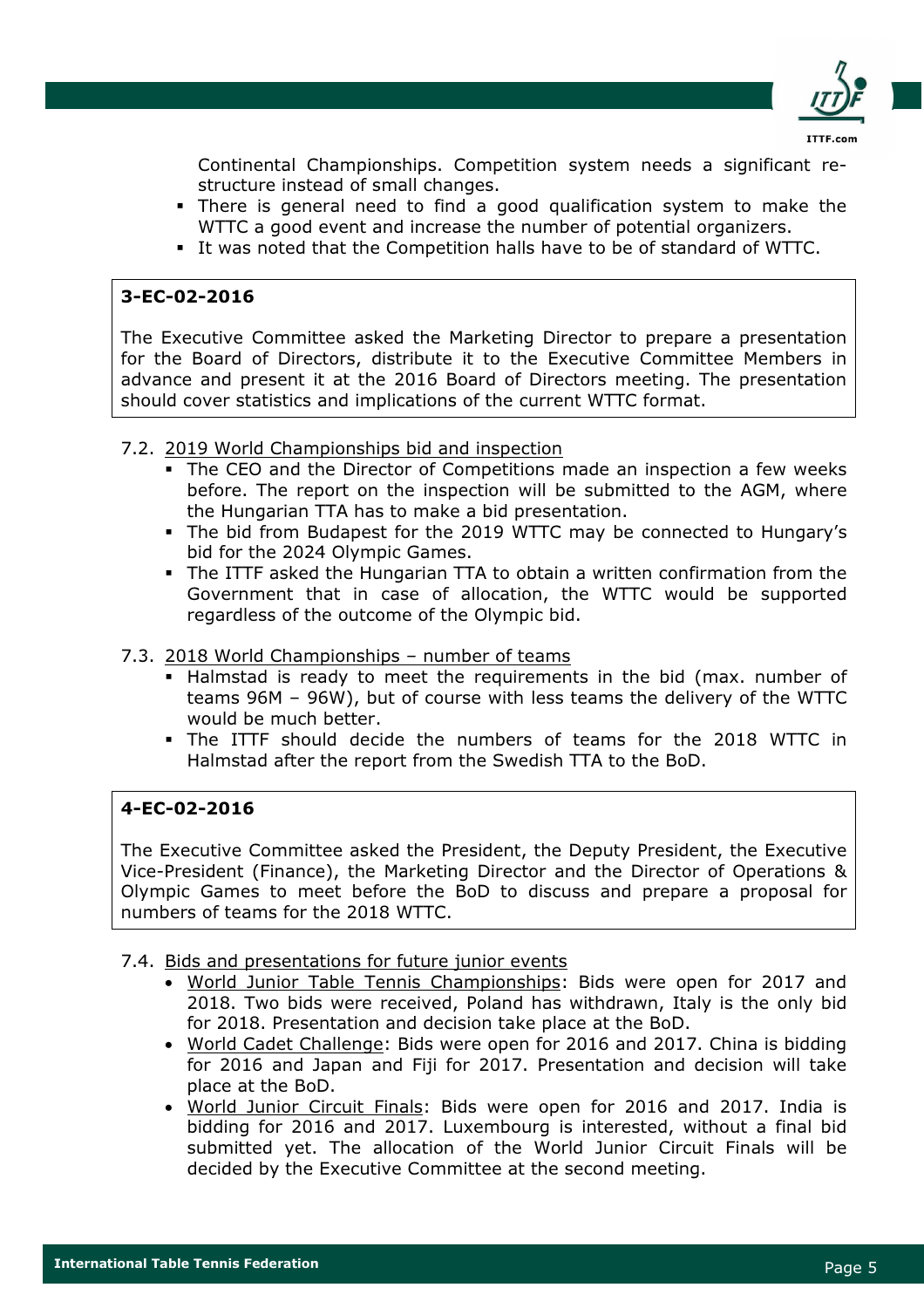

# 8. Equipment

#### 8.1. Ball update

- In 2015, during the WTTC, the Equipment Committee received positive feedback from ball manufacturers about the development of the balls. By the end of 2015 all issues were expected to be resolved and that manufacturers would be able to meet the original tolerances of the Technical Leaflet T3, starting 1 January 2016, as decided by the 2014 BoD.
- In December 2015, some ball manufacturers requested to extend the period for relaxed tolerances with the reason that they cannot meet the original parameters, so these brands have to be suspended.
- The ITTF President and the Equipment Committee will have a joint meeting with all ball manufacturers during the WTTC to discuss the issue.
- The Athletes Commission supported to extend the relaxed tolerances, to help developing better quality balls.
- Some object to allow flexibility, saying there was enough time for the transition and that balls produced with relaxed tolerances will remain on the market until being sold, so the period of having these kind of balls is longer in practice.
- It was confirmed by the Executive Committee, that if the tolerances need to be relaxed again, an amended proposition is needed for Technical Leaflet T3 to the 2016 BoD.

#### 8.2. Racket Testing methods

- The statement of Timo Boll in a media interview on boosting generated big discussions in public both in Europe and in Asia.
- Japan TTA has a proposition to the 2016 BoD and there is a suggestion from a German Professor, on how to detect boosters, and the Equipment Committee prepared a list of comments on these two methods.
- The issue needs more time for discussing each method and also to review the relevant rule, which cannot be reinforced in its present format, and this leads to perceptions and accusations of cheating.
- The Executive Committee agreed to communicate to the media that ITTF has done a lot in the past to solve any health issues and it was successfully achieved. ITTF has an extended Racket Testing procedure but in the meantime the Equipment Committee will discuss the methods suggested and give further feedback.
- The easiest way to proper racket control for boosting would be if players were ready to agree on removing the racket coverings after the matches, but the Athletes Commission feels it is disturbing for most players.
- It was noted that there should not be rules which cannot be controlled. It was discussed that any substance harmful for health of course should be strictly controlled, but perhaps references about other treatment of racket coverings could be reconsidered.

# 5-EC-02-2016

The Executive Committee resolved to continue discussion if references could be removed from the rules regarding treatment of racket coverings, and to control only substances harmful for health.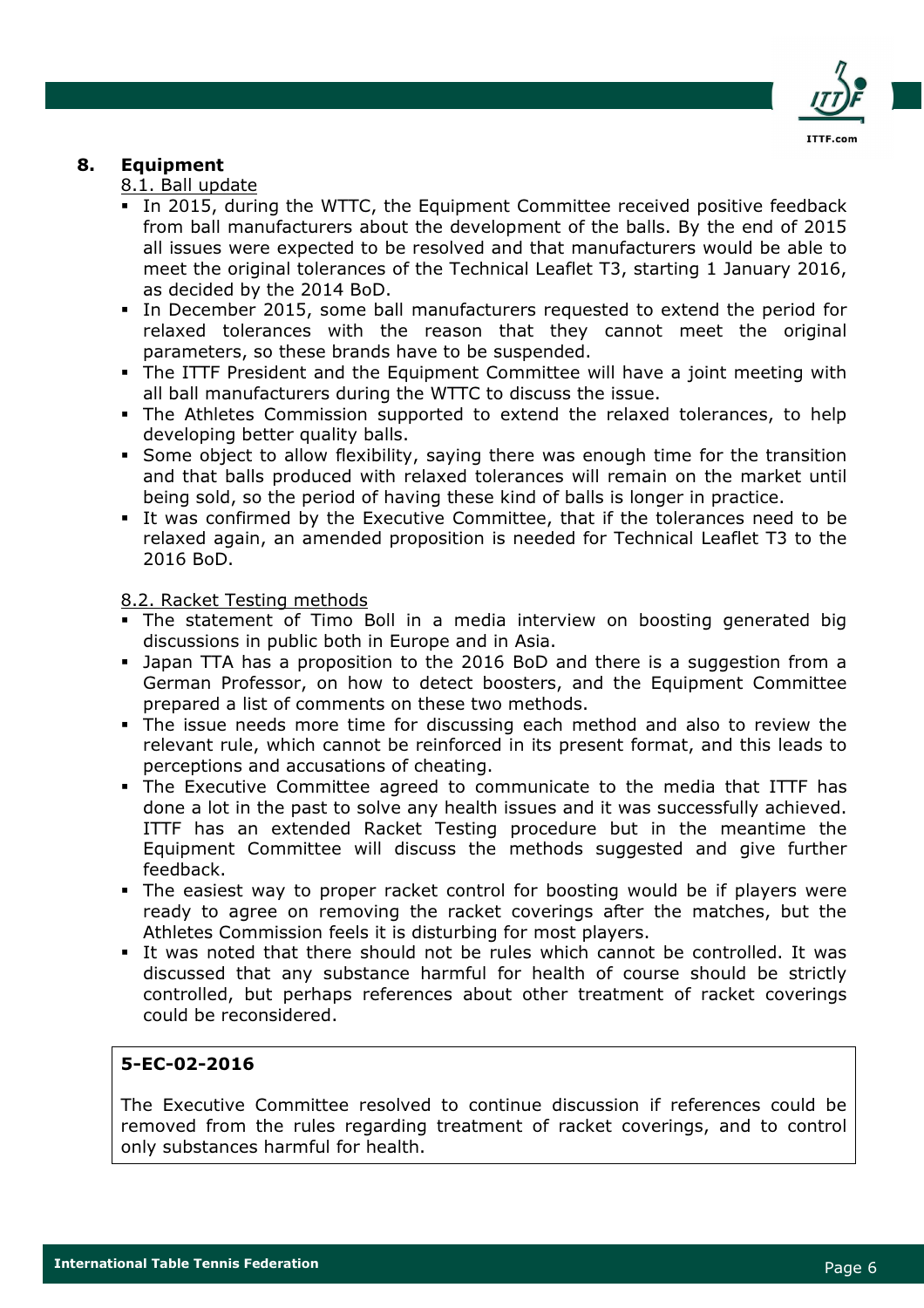

# 6-EC-02-2016

The Executive Committee resolved to ask the Equipment Committee to further explore the racket testing method suggested from the German Professor and contact him to discuss any potential implications.

# 8.3. Research on friction of tables (dynamic CoF tests)

After the approval of the budget from the Executive Committee, Wassing conducted the research and the report was submitted to the ITTF. The Equipment Committee will discuss further at its meetings during the WTTC in Kuala Lumpur. Further update will be given in due time.

#### 8.4. Suspension of illegal racket coverings

# 7-EC-02-2016

The Executive Committee ratified its earlier decision of December 2015 to suspend all Efforter racket coverings from the LARC (List of Approved Racket Coverings). Based on the appeal from the company, the EC resolved to accept Efforter's applications for authorization process, but only for new racket covering brands (models).

#### 9. Any other business

9.1. EC representation and meeting schedule - it was distributed to the members

#### 9.2. PANAM confederation

 There is an agreement in place with LATTU and NATTU to cooperate in joint PANAM Continental Competitions, except the Olympic qualification tournament. The new continental marketing agreements will be prepared accordingly from 2017, and as a pilot project, a PANAM Junior Championships was going to be held in 2016.

#### 9.3. Split University Bachelor-Masters Sports Coaching Courses

 Following the successful implementation of the Split University Bachelor-Masters Sports Coaching Courses, specializing in table tennis for Balkan countries in 2014, English courses will commence for students worldwide in October 2016, following an extensive consultation between Split University, ETTU and ITTF. The course is predominantly online with 7-10 days annually anticipated in Split, Croatia, or other co-operating universities worldwide for the practical component. Full details would be published in May 2016 in case of ITTF approval.

# 8-EC-02-2016

The Executive Committee resolved to endorse the initiative of the Split University Bachelor-Masters Sports Coaching Courses, specializing in table tennis and approved ITTF's involvement in the project.